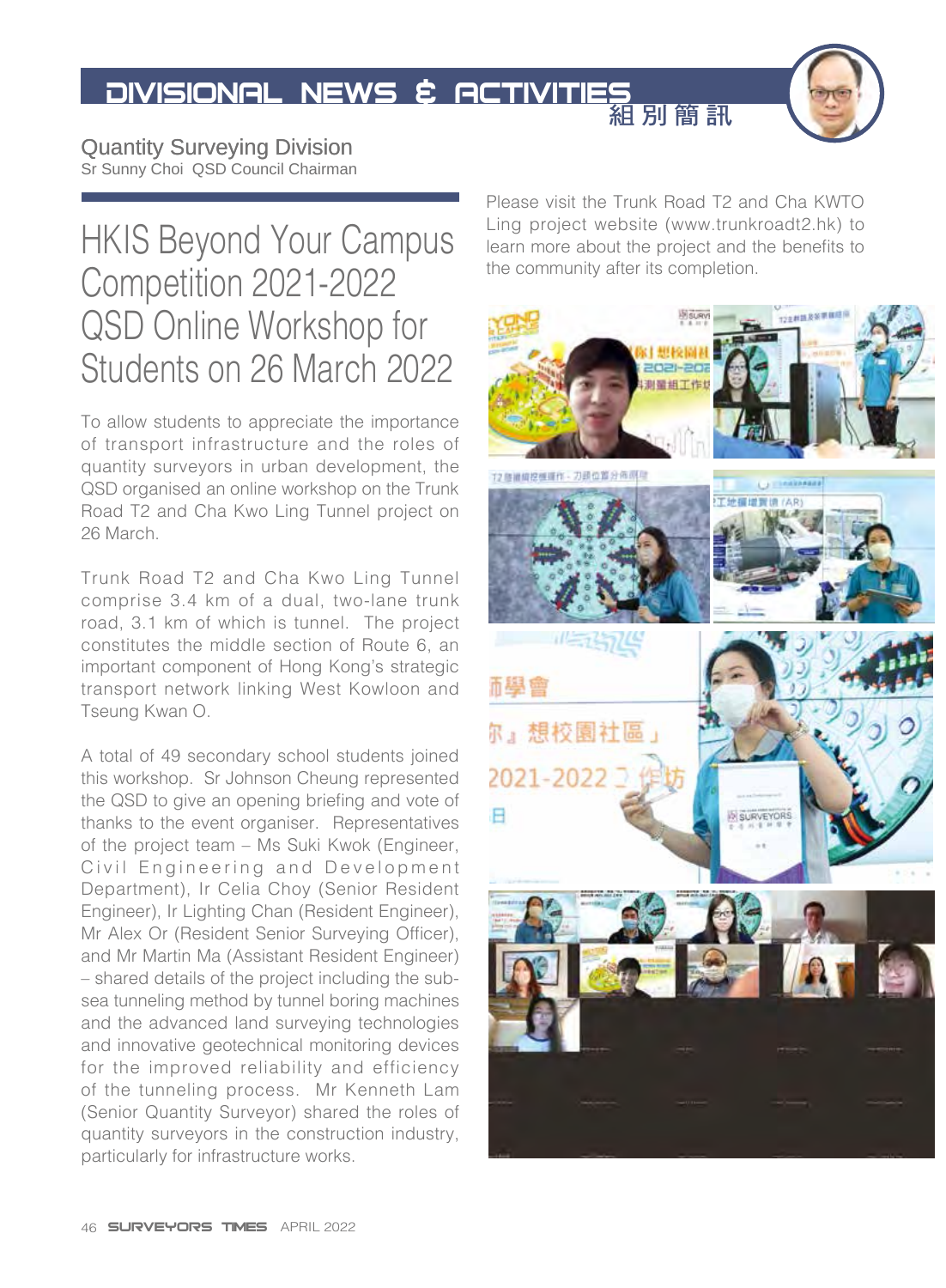## QSD APC Parts I and II Online Workshops

### **APC Part I Workshop**

APC is a critical step for QSD probationers and associates who want to become professional QSs. The QSD held its APC Part I Workshop on 2 April. Sr Jim Chark, Chairman of the QSD Training Sub-committee, introduced the APC training requirements and different routes to admission into the QSD. He and Sr Poleon Chan shared the key strategies for tackling the multiple choice, short question, and measurement sections in Part I by reviewing some questions extracted from past papers.

Two young QSs, Sr Tony Choy and Sr Tracy Lau, were invited to share their experiences in preparing for APC Part I. Sr Steven Tang, Chairman of the HKIS Divisional Education Committee, shared tips for writing the diary and logbook.





#### **APC Part II Workshop**

The APC Part II workshop was held on 9 April. Five experienced APC assessors – Sr Steven Tang, Sr HY Wan, Sr Tiffany Chan, Sr Betty Lo, and Sr Alan Ho – shared critical thinking skills in analysing the APC questions with extracted examples from past papers. They also shared tips on how to prepare for the final interview.

Sr Andy Cheung and Sr Nicole Chong, two young QSs, shared how they prepared for the APC and passed it. Sr Steven Tang reminded the participants to note the key points mentioned in the workshop and answer questions professionally.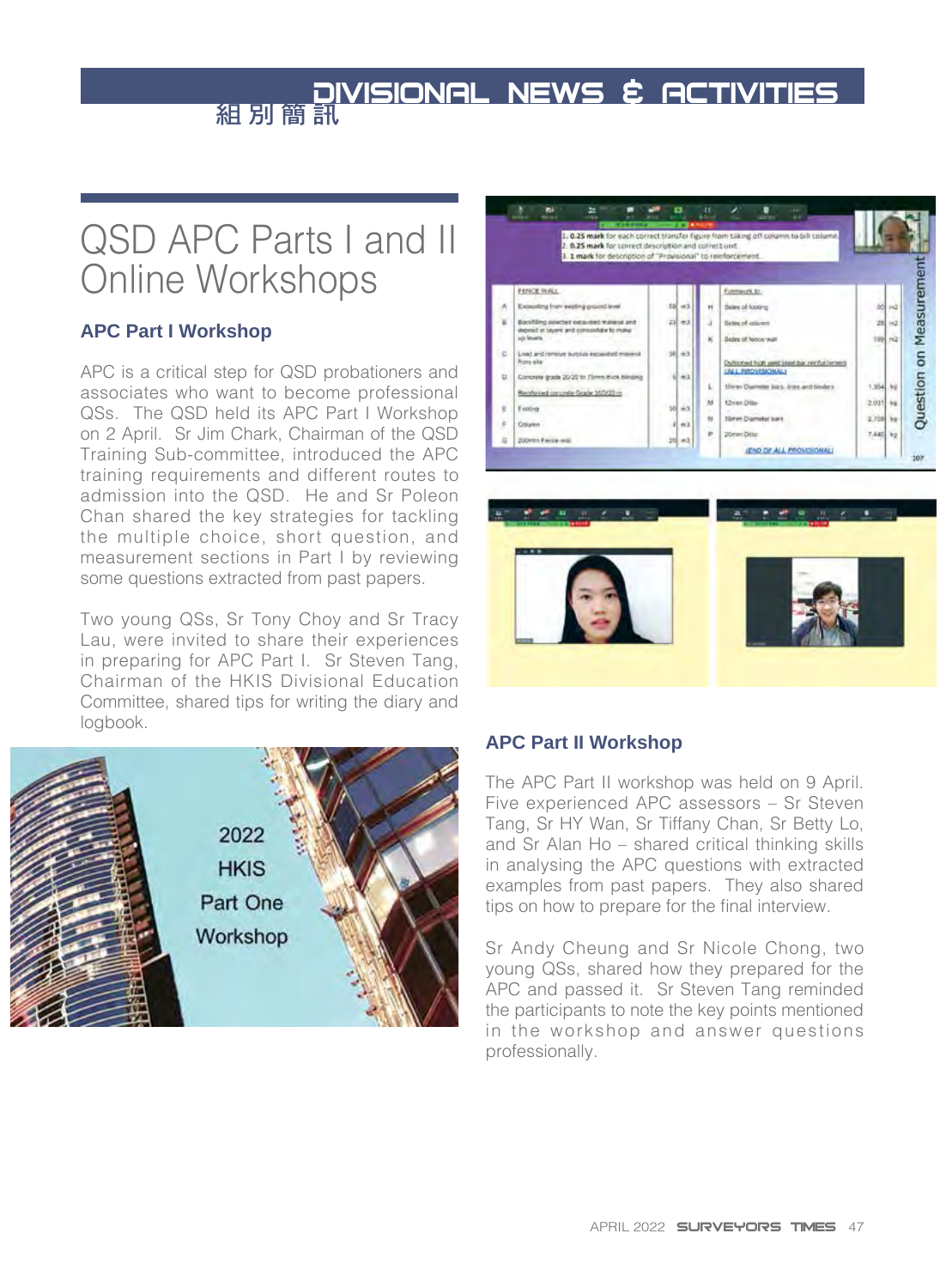

## **Sr Alan Ho** Sr H Y Wan **HKIS Secretariat... HKIS Office** SURVEYORS **Sr Betty Lo** QSD APC Part II Workshop

CPD: Contract and Claim Management Tactics under SOP, 20 April 2022

Security of payment (SOP) is a term used by the construction industry to describe the need for secure and professional payment arrangements. The idea is that parties should receive money to which they are legitimately entitled due to the works they completed and services provided. The recent implementation of the SOP provisions in public works contracts, known as the Technical Circular (Works) No 6/2021 issued on 5 October 2021, represented a step forward towards SOP development in Hong Kong. It is possible that SOP will change contract and payment practices and QSs are encouraged to familiarise themselves with and be prepared for it.

The QSD and HKICM jointly organised a seminar on Contract & Claims Management Tactics under SOP on 20 April. During this seminar, Sr Eric Ting shared some key points and made recommendations on contract and claims management under SOP from both the client and contractor's perspectives.